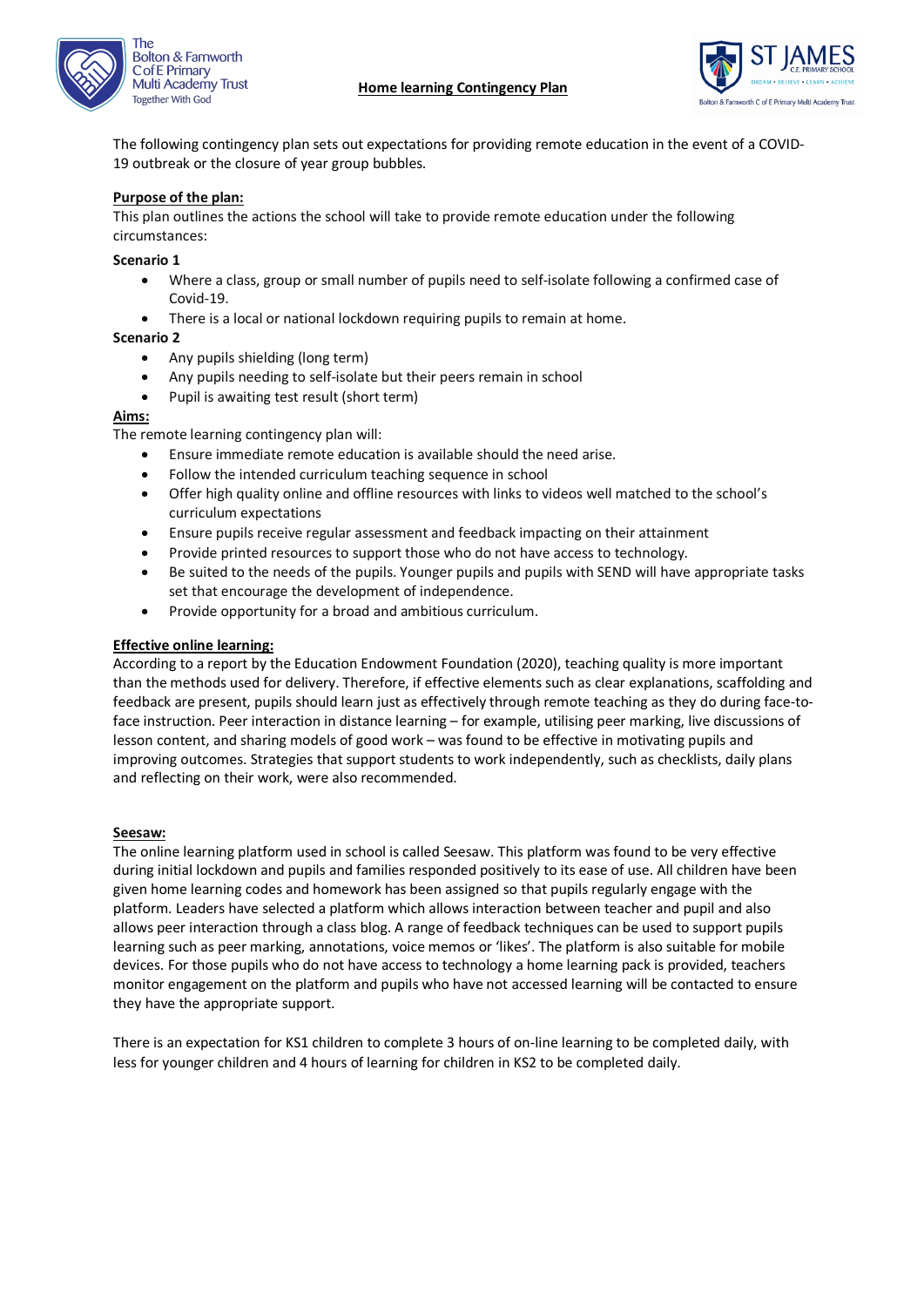#### **Online access**

We recognise that some pupils may have difficulties with online access at home because of device issues or internet/data difficulties. School is able to loan some suitable devices to families who do not have sufficient technology at home. However, the online platform that is used (Seesaw) is able to be accessed on a range of platforms including Xbox and PlayStation to support pupils with accessibility. Where families have difficulty with limited data the school has offered Sim cards from the DFE scheme for temporary data increases. If support is needed with online access families can contact the school via email on: office@st-jamesfarnworth.bolton.sch.uk or phone the school office 01204 572587.

Printed materials are available for some pupils where they cannot access the online platform or they have additional needs that would benefit from some further offline work, these can be collected from the school office. Once completed the work can be returned to school so the teacher can assess the pupils learning and set follow up work.

#### **Curriculum Offer:**

There will be a range of high-quality activities provided, daily activities for English and Maths, with weekly activities for foundation subjects. Learning assigned on Seesaw will be well matched to the intended sequence of learning in school, however paper-based activities will focus on addressing core skills such as arithmetic, grammar and handwriting.

#### **Support for families**

There is an agreed protocol to identify families that may be struggling to complete or access the remote learning. The diagram in appendix 1. shows the support that the school will offer to encourage all families to engage.

The following table demonstrates the school's curriculum offer for pupils in **scenario 1** (confirmed case or local lockdown):

| Scenario 1 |                                    | Online                                                                                                                                                                                                                                                                                         | Offline                                                                                                                                                                                                   |
|------------|------------------------------------|------------------------------------------------------------------------------------------------------------------------------------------------------------------------------------------------------------------------------------------------------------------------------------------------|-----------------------------------------------------------------------------------------------------------------------------------------------------------------------------------------------------------|
| Daily      | <b>English</b><br><b>KS1:</b>      | English task assigned daily, in line with the<br>current intent through Seesaw platform.<br>Activities to include videos on grammar,<br>www.roythezebra.co.uk, sentence construction<br>practise, work based around a text, short<br>comprehensions (60 second phonic ability reads<br>Twinkl) | Home learning packs with range of activities<br>linked to year group core skills e.g. grammar.<br>Reading activities and reading of school book.                                                          |
|            | <b>English</b><br>KS2:             | English task assigned daily, in line with the<br>current intent through Seesaw platform.<br>Writing task following curriculum intent using Pixl<br>resources, Learn By Question for year 6 (LBQ).                                                                                              | Home learning packs with range of activities<br>linked to year group core skills e.g. grammar<br>(Pixl; grammar, reading).<br>Reading activities and reading of school book.<br>60 second reads from Pixl |
|            | <b>Phonics</b><br>(KS1)<br>$&Y3$ : | Phonics activity linked to current phases, 'phonics<br>play' games, short teaching videos.<br>www.readwithphonics.co.uk games                                                                                                                                                                  | Tricky words for current phase<br>Caption reading and writing<br>Phonic booklets                                                                                                                          |
|            | <b>Maths</b><br>KS1:               | White rose/screen grab of a maths activity with<br>supporting video clip, to complete in line with the<br>objectives currently being taught, assigned via<br>Seesaw.<br>Maths links to songs, BBC videos or teacher<br>videos to explain methods, links to topmarks<br>games                   | Home learning packs with range of activities<br>linked to year group core skills e.g. arithmetic<br>and times tables.                                                                                     |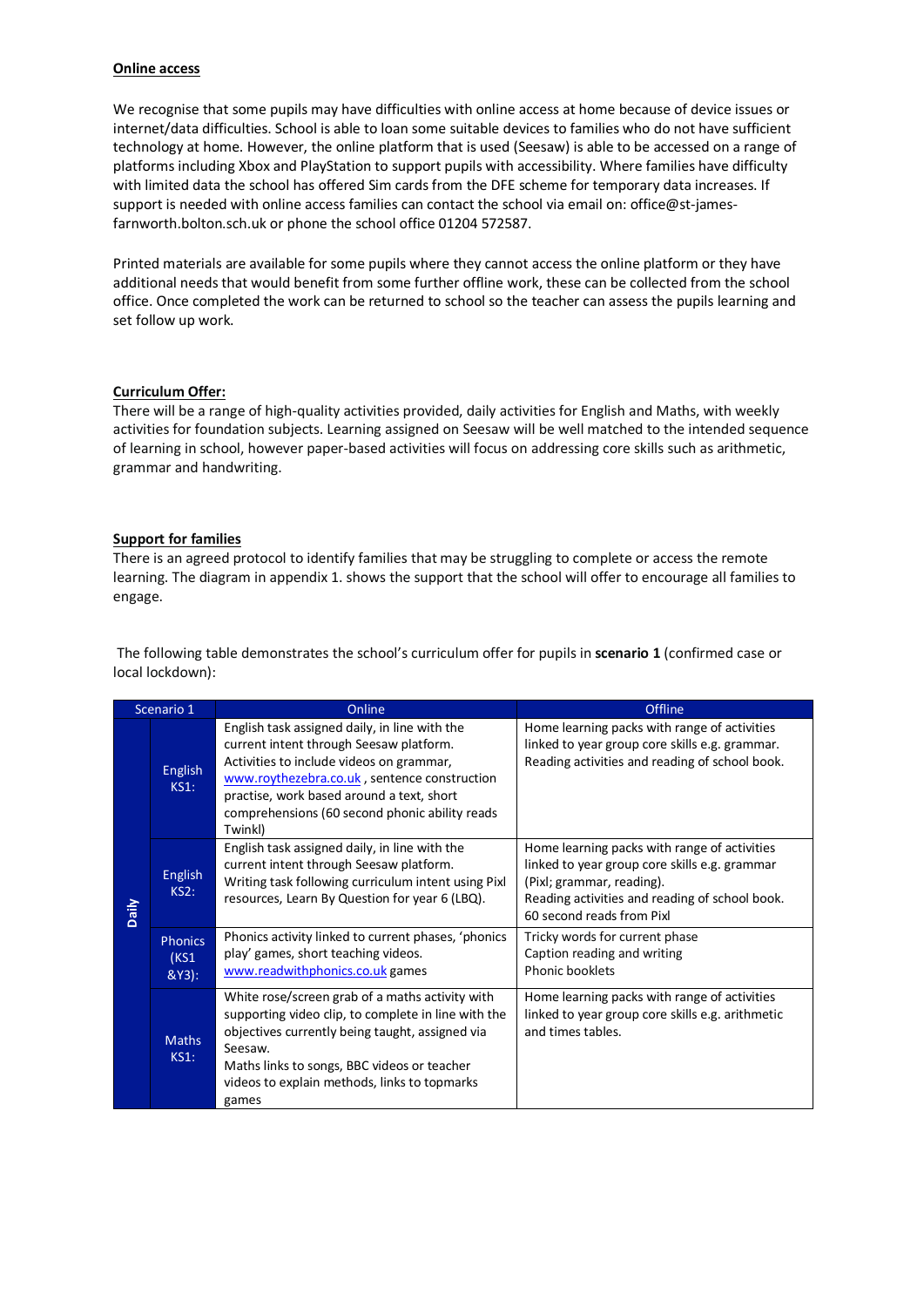|        | <b>Maths</b><br><b>KS2:</b> | White rose/screen grab of a maths activity with<br>supporting video clip, to complete in line with the<br>objectives currently being taught, assigned via<br>Seesaw focussed on number and place value. | Home learning packs with range of activities<br>from Pixl focus on number and place value. |
|--------|-----------------------------|---------------------------------------------------------------------------------------------------------------------------------------------------------------------------------------------------------|--------------------------------------------------------------------------------------------|
|        |                             | Test base resources assigned via Seesaw<br>Pixl therapies<br>$LBO - Year 6$<br>My Maths assigned and linked from Seesaw                                                                                 |                                                                                            |
|        |                             | Seesaw tasks to include:                                                                                                                                                                                | Knowledge organisers - self test                                                           |
|        |                             | Topic - history/geography and art/DT.                                                                                                                                                                   | <b>Spellings</b>                                                                           |
|        |                             | Science (twinkl, testbase).<br>PE (Elite Coaches)                                                                                                                                                       | Handwriting<br>End of unit assessments for science for previous                            |
|        |                             | Music (Bolton music service videos)                                                                                                                                                                     | unit.                                                                                      |
|        | <b>KS1:</b>                 |                                                                                                                                                                                                         |                                                                                            |
|        |                             | Times tables (Pixl App) $-$ Y2                                                                                                                                                                          |                                                                                            |
|        |                             | Reading First News with supporting                                                                                                                                                                      |                                                                                            |
|        |                             | comprehension tasks                                                                                                                                                                                     |                                                                                            |
|        |                             | Link to yoga for kids/PSHE activity<br>Story read aloud by class teacher.                                                                                                                               |                                                                                            |
| Weekly |                             | Seesaw tasks to include:                                                                                                                                                                                | Knowledge organisers - self test                                                           |
|        |                             | Topic                                                                                                                                                                                                   | Spellings                                                                                  |
|        |                             | Science (twinkl, testbase) - aligned to intent.                                                                                                                                                         | Handwriting                                                                                |
|        |                             | PE (Elite Coaches)                                                                                                                                                                                      | End of unit assessments for science for previous                                           |
|        |                             | Music (Bolton music service videos)                                                                                                                                                                     | unit.                                                                                      |
|        | <b>KS2:</b>                 | Mfl - primary languages network and videos.                                                                                                                                                             | RE activities.                                                                             |
|        |                             | RE - activities set via seesaw aligned to schools<br>intent. Access pre-recorded worship.                                                                                                               |                                                                                            |
|        |                             |                                                                                                                                                                                                         |                                                                                            |
|        |                             | Times tables (Pixl App)                                                                                                                                                                                 |                                                                                            |
|        |                             | Story read aloud by class teacher.                                                                                                                                                                      |                                                                                            |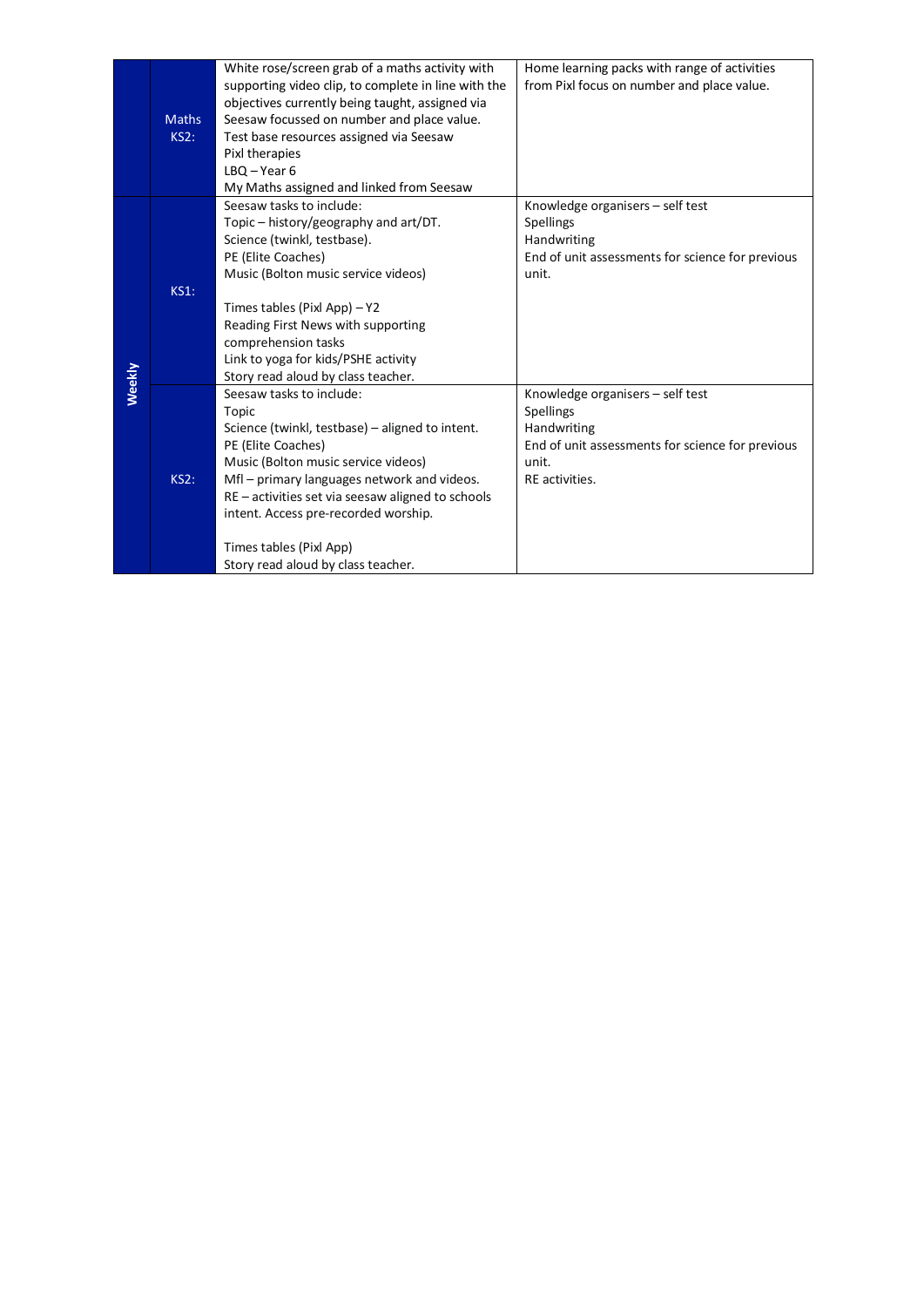Scenario 2 (shielding, self isolation, awaiting test results):

| Scenario 2   | <b>Online</b>                                      | <b>Offline</b>                                      |
|--------------|----------------------------------------------------|-----------------------------------------------------|
| <b>Daily</b> | Classwork for English and Maths assigned on        | Home learning packs with range of activities linked |
|              | Seesaw following current intent.                   | to year group core skills                           |
|              | Teacher to upload classwork for:                   | Knowledge organisers - self test                    |
|              | Topic                                              | Spellings                                           |
| Weekly       | Science                                            | Handwriting                                         |
|              | Teacher can direct to Oak National Academy and     | End of unit assessments for science for previous    |
|              | BBC bitesize for supporting videos and activities. | unit.                                               |

In the event of a teacher who is unable to set work while self-isolating a nominated teacher and additional teaching assistants have been identified with Seesaw credentials shared.

For pupils who receive speech and language interventions in school, this programme will continue by utilising paper packs put together by SENDCo and by delivering some bespoke activities set through the online platform Seesaw. SENDCo can access each class and ensure needs are being met for SEND pupils. Class teachers can also signpost to some specialist lessons on the Oak National Academy.

#### **Feedback:**

Teachers and Teaching Assistants will continue to offer the high level of feedback that pupils are accustomed to. Each piece of work submitted will be acknowledged by a 'like' or short praise comment. For more in-depth feedback impacting on pupil's progress children can expect this at least twice a week in both English and Maths and weekly in Topic/Science work, this is a minimum expectation and teachers will use professional judgement to ensure pupils are continually encouraged. Feedback can take the form of comments, annotations or voice notes. There will be a consistent approach to the amount of marking and acknowledgement of tasks undertaken by the Teacher and TA, so that children receive feedback from both adults. Parents can also e-mail the school office on homework@stjamefarn.org to submit children's work. This will be forwarded to the appropriate class teacher.

# **Teaching Assistants:**

T.A's will participate in the remote learning process through providing feedback to children online such as marking work on 'Seesaw' with a 'like' or short praise comment. Teaching Assistants will also support teachers in monitoring the uptake of access to online learning by individual pupils and making records of engagement. Support staff will also be a part of our weekly telephone contact to families to offer welfare and remote learning help.

#### **Worship:**

Worship sessions are an integral part of our school ethos and values. Pupils will participate in worship sessions through our on-line learning platform and through our YouTube channel. The worship timetable consists of the following:

Monday: Clergy Worship Tuesday: Pre-recorded Principal or Vice Principal worship assembly on school value Wednesday: Diocese Worship 2 Go or The Big Question Thursday: Ethos to Go Friday: Star of the Week

#### **Training:**

Training has been given to all members of the teaching and support staff in using the relevant online platforms.

#### **Reading:**

There is a continued emphasis given to reading even through home learning. It is so important that pupils learn to read fluently as quickly as possible as fluent readers will learn more. There will be daily reading tasks assigned and pupils can access a range of reading material through activities set on Seesaw. Teachers will also read stories and their class novel at least once a week as a minimum. For younger pupils (up to year 3) there will also be daily phonic activities linked to their current phase of teaching enabling them to revisit previously learned GPCs as well as be introduced to new phonemes matched to their intent.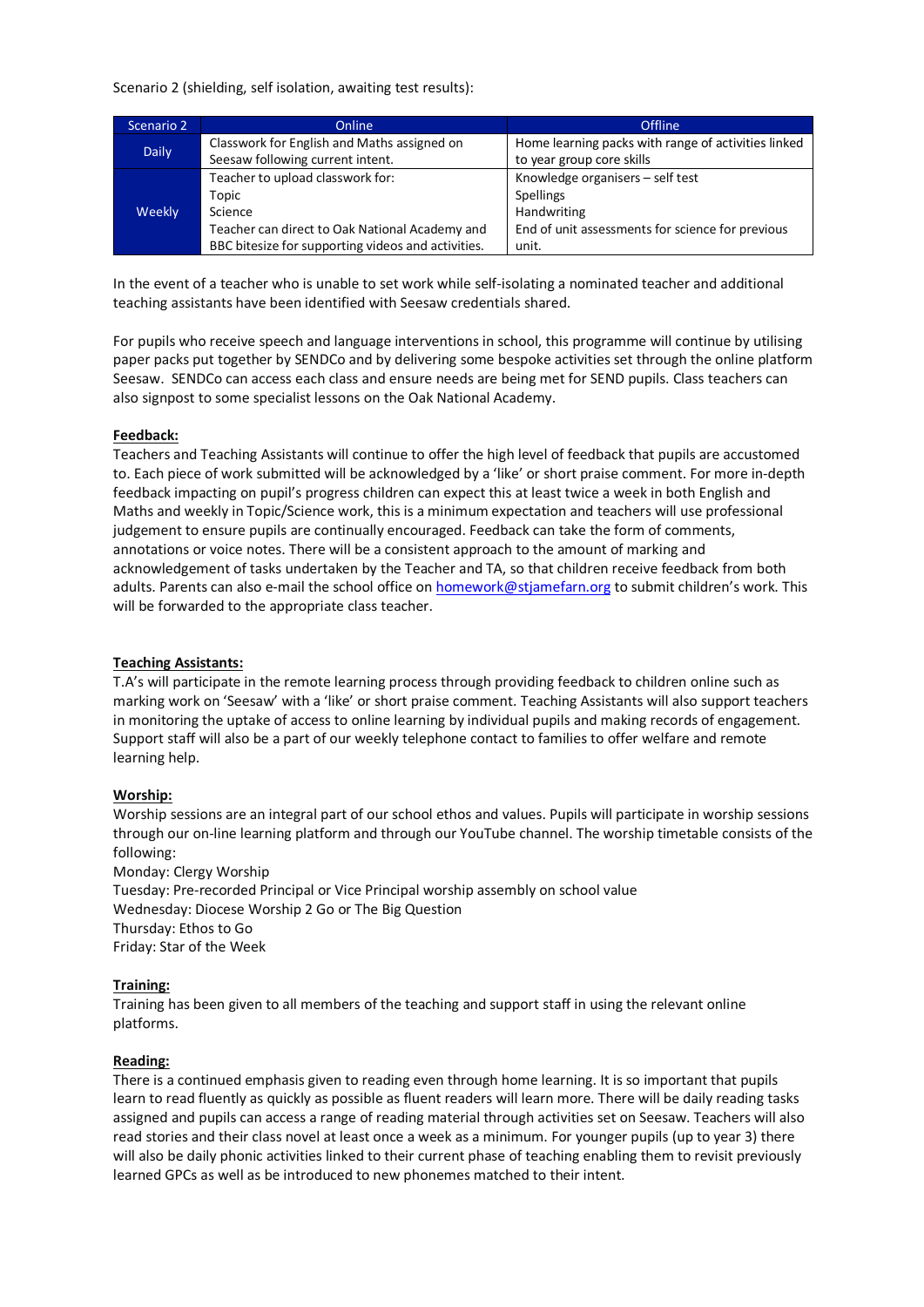# **Rewards:**

Teachers will continue to utilise reward systems well established in the classroom that children are already familiar with. The reward system for remote learning at home will consist of the following:

| The 'Golden Wall'                                                                                             |                                                       |  |  |  |
|---------------------------------------------------------------------------------------------------------------|-------------------------------------------------------|--|--|--|
| Children will be rewarded 5 points for every piece of work that is submitted on-line or returned in a paper-  |                                                       |  |  |  |
| based pack. Children need to earn between 110-125 points a week to earn their name on the 'Golden Wall'.      |                                                       |  |  |  |
| The Golden Wall will be posted onto our social media pages on Friday so the school community will be          |                                                       |  |  |  |
| made aware of the successes of our children (any names posted will be first name followed by surname          |                                                       |  |  |  |
| initial).                                                                                                     |                                                       |  |  |  |
| Mention on the 'The Golden Wall'                                                                              | <b>Rewards</b>                                        |  |  |  |
| $1st$ time                                                                                                    | Name on the 'Golden Wall'                             |  |  |  |
| 2 <sup>nd</sup> time                                                                                          | Name on the 'Golden Wall' and certificate sent        |  |  |  |
|                                                                                                               | home                                                  |  |  |  |
| 3rd time                                                                                                      | Name on the 'Golden Wall', a certificate and sticker  |  |  |  |
|                                                                                                               | sent home                                             |  |  |  |
| 4 <sup>th</sup> time                                                                                          | Name on the 'Golden Wall', a certificate and a book   |  |  |  |
|                                                                                                               | mark sent home                                        |  |  |  |
| 5 <sup>th</sup> time                                                                                          | Name on the 'Golden Wall', a certificate and a pencil |  |  |  |
|                                                                                                               | sent home                                             |  |  |  |
| $6th$ time                                                                                                    | Name on the 'Golden Wall', a certificate and a pin    |  |  |  |
|                                                                                                               | badge sent home                                       |  |  |  |
| All children who receive a pin badge will be entered in a raffle with a chance to win a gift voucher for £10. |                                                       |  |  |  |

For children who are accessing paper-based learning, the above system will only apply once they have returned each 10-day paper based pack.

'Star of the Week' certificates will be posted on-line on the class 'Seesaw' page to parents in recognition of fantastic work produced on-line, paper-based or in school.

In the event of a pupil being unable to complete some work at home upon their return to school time can be given at lunchtime or in breakfast club to 'catch up' with any missed learning. Teachers expect pupils to complete work at home to the best of their ability and if this is not the case a senior leader will contact parents to discuss concerns and offer additional support, such as a personalised video or voice note.

#### **Early Years:**

For children in the Early Years teachers continue to communicate with parents through the platform Tapestry. Pupils are given challenges to complete at home that are more of a practical activity and links are provided to songs and games/apps such as 'teachyourmonstertoread'. Daily story sessions are uploaded to the EY Facebook site for families to share with their child at home. Teachers can share challenges, videos and photos on tapestry to prompt children. Some paper-based packs are available for children, which focus on pencil control and some phonic games linked to their phase. Teachers give feedback on each post sent by parents, often a praise comment or question to further probe the learning. For any families that are unable to access the Tapestry app teachers will make contact to support the family.